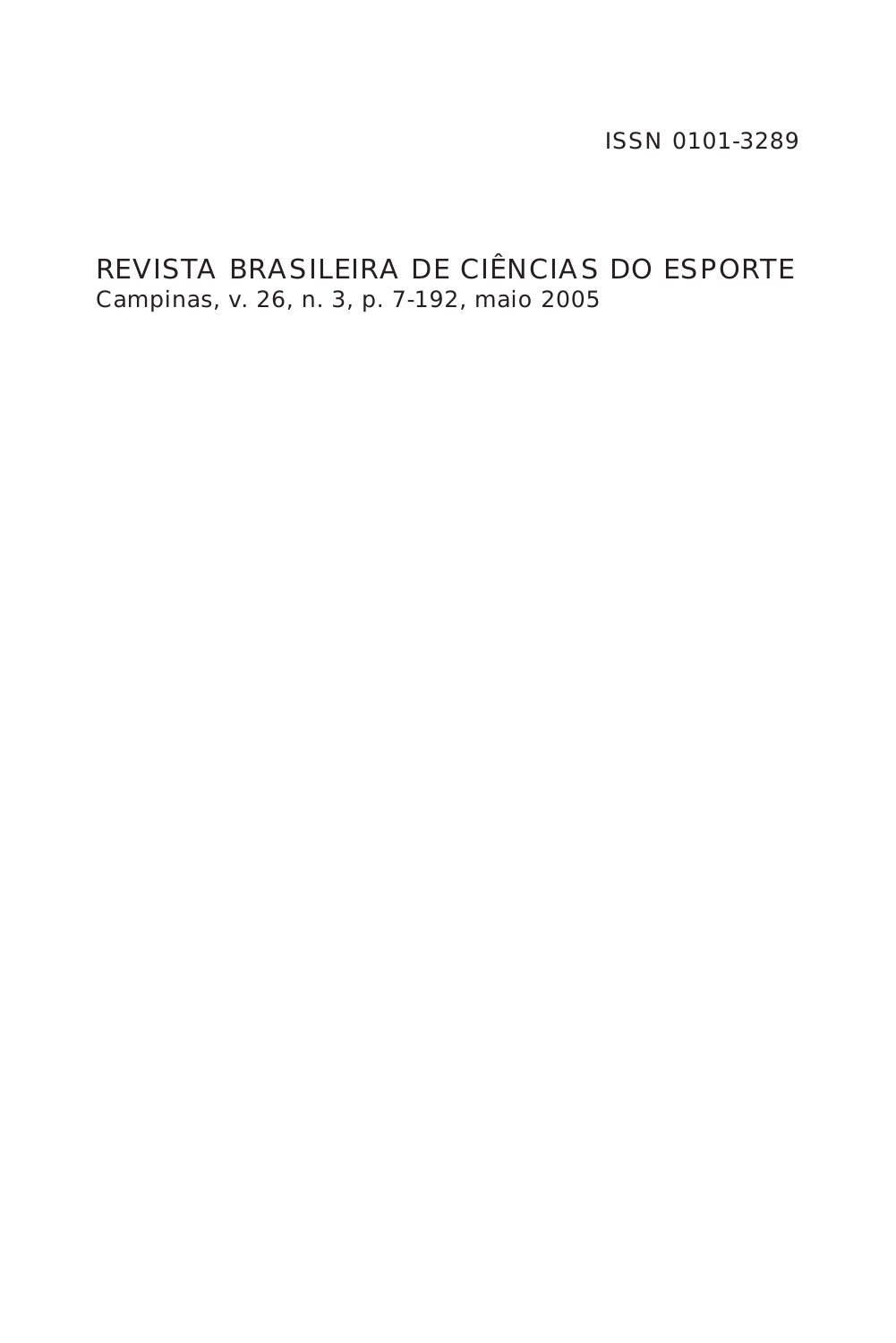## REVISTA BRASILEIRA DE CIÊNCIAS DO ESPORTE

#### EDITORES

Carmen Lúcia Soares (carmenls@unicamp.br) Jocimar Daolio (jocimar@fef.unicamp.br)

#### APOIO AOS EDITORES

Dulce Inês L. dos S. Augusto Romildo Sotério de Magalhães

#### **CONSULTORES**

Pesquisadores Doutores da Educação Física/ Ciências do Esporte e Áreas Afins

## APOIO FINANCEIRO



#### APOIO INSTITUCIONAL

Faculdade de Educação Física – Unicamp

#### CO-EDIÇÃO

CBCE–Editora Autores Associados

#### CONSELHO EDITORIAL

Alexandre Fernandez Vaz (Universidade Federal de Santa Catarina, Brasil) Andreas H. Trebels (Universität Hannover Institut für Sportwissenschaft, Alemanha) Christopher Rojek (Nottingham Trent University, Faculty of Humanities, Inglaterra) David W. Hill (University of North Texas, Department of Kinesiology, Health Promotion and Recreation, EUA) Eduardo Kokubun (Universidade Estadual Paulista/ Rio Claro, Brasil) Georges Vigarello (Université de Paris V, École des Hautes Études en Sciencies Sociales, França) Go Tani (Universidade de São Paulo, Brasil) Hugo Rodolfo Lovisolo (Universidade Gama Filho e Universidade Estadual do Rio de Janeiro, Brasil) Manuela Hasse (Universidade Técnica de Lisboa, Faculdade de Motricidade Humana, Portugal) Mauro Betti (Universidade Estadual Paulista/Bauru, Brasil) Pietro Cerveri (Politecnico di Milano, Biomedical Engineering Department, Itália) Ricardo Machado Leite de Barros (Universidade Estadual de Campinas, Brasil) Valter Bracht (Universidade Federal do Espírito Santo, Brasil)

#### INFORMAÇÕES www.cbce.org.br

Revista Brasileira de Ciências do Esporte (ISSN 0101-3289) é uma publicação oficial do Colégio Brasileiro de Ciências do Esporte (CBCE), com periodicidade quadrimestral, editada pelo CBCE e pela editora Autores Associados. Indexada: Sibradid, Sportsearch, Sport Discus, Ulrich's International Periodicals, Catálogo Coletivo Nacional de Publicações Seriadas (CCN).

Rev. Bras. Cienc. Esporte, Campinas, v. 26, n. 3, p. 7-192, maio 2005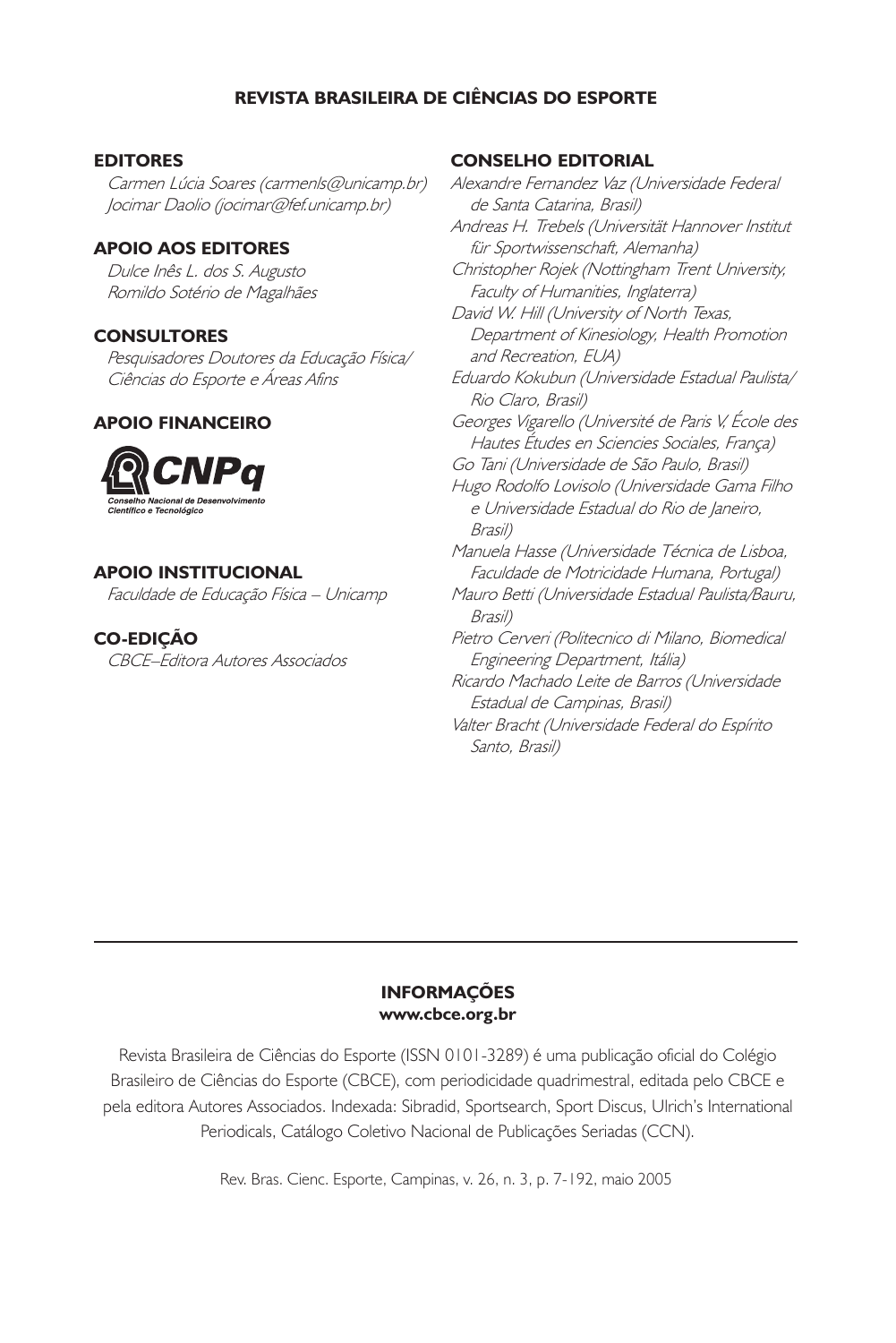ISSN 0101-3289

# REVISTA BRASILEIRA DE CIÊNCIAS DO ESPORTE Campinas, v. 26, n. 3, p. 7-192, maio 2005

# **Temática** Infância e Educação Física/Ciências do Esporte



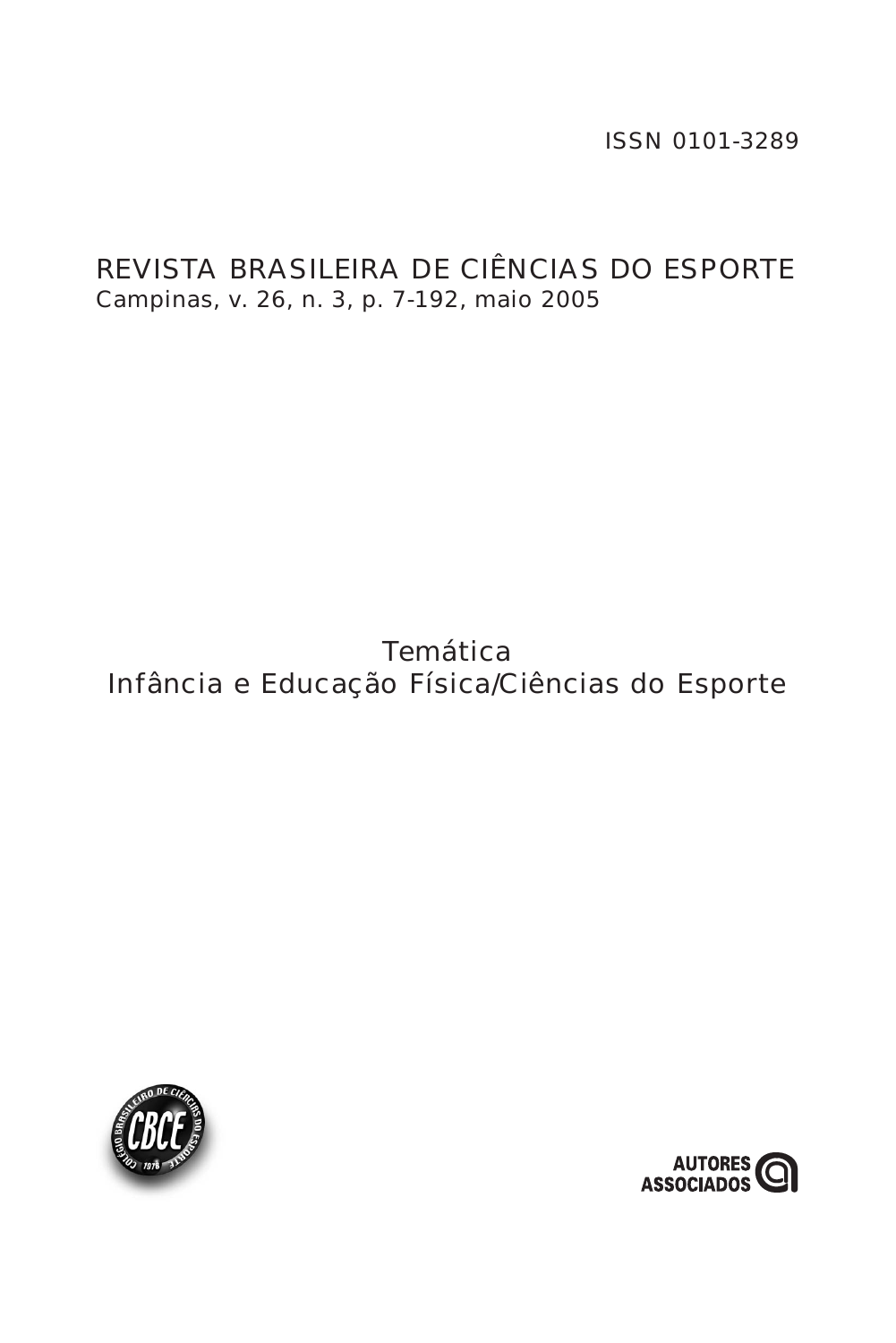## EDITORA AUTORES ASSOCIADOS LTDA.

Uma editora educativa a serviço da cultura brasileira

Av. Albino J. B. de Oliveira, 901 – CEP 13084-008 Campinas-SP – Pabx/Fax: (19) 3289-5930 e-mail: editora@autoresassociados.com.br Catálogo on-line: www.autoresassociados.com.br

Conselho Editorial "Prof. Casemiro dos Reis Filho" Bernardete A. Gatti Carlos Roberto Jamil Cury Dermeval Saviani Gilberta S. de M. Jannuzzi Maria Aparecida Motta Walter E. Garcia

Diagramação e Composição DPG Ltda.

Revisão Maria Tereza Conti Vieira Rodrigo Nascimento

Diretor Executivo Flávio Baldy dos Reis

Coordenadora Editorial Érica Bombardi

Assistente Editorial Aline Marques Capa

Criação e leiaute a partir da pintura Ulisses em Ítaca, de Francesco Primaticcio, séc. XVI Milton José de Almeida

Arte-final Wesley Lopes de Magalhães

Impressão e Acabamento Gráfica Paym

## COMERCIALIZAÇÃO E ASSINATURA

Editora Autores Associados Ltda. Av. Albino J. B. de Oliveira, 901 – Campinas-SP CEP 13084-008 – Pabx/Fax: (19) 3289-5930 e-mail: editora@autoresassociados.com.br Catálogo on-line: www.autoresassociados.com.br

REVISTA BRASILEIRA DE CIÊNCIAS DO ESPORTE, Campinas, Colégio Brasileiro de Ciências do Esporte, 1979.

**Quadrimestral**  ISSN 0101-3289 Co-Edição: Autores Associados

Infância e Educação Física/Ciências do Esporte

CDD. 613.7 796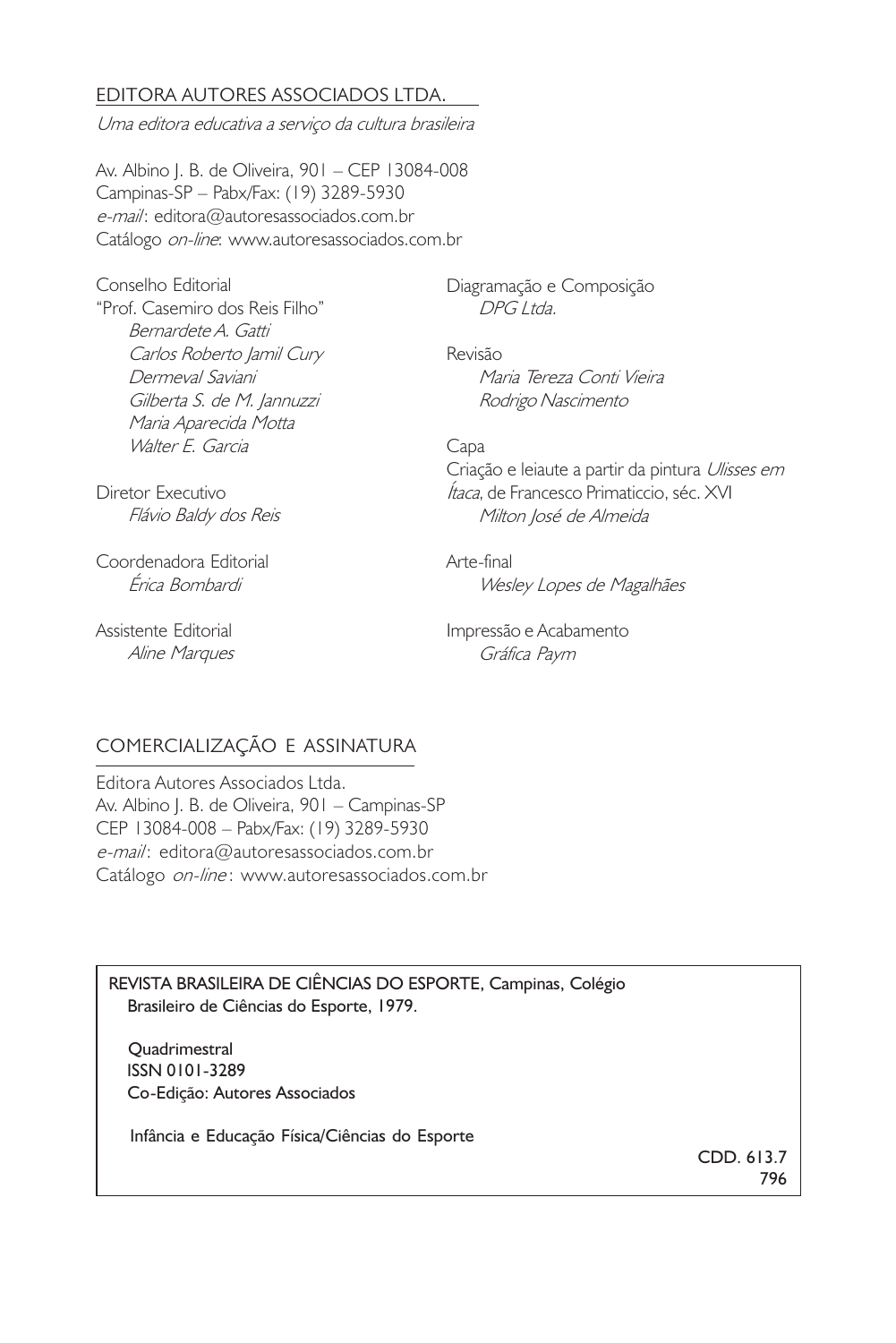# SUMÁRIO

| <b>EDITORIAL</b><br>[Editorial]                                                                                                                                                                                                                                                                                        | 7   |
|------------------------------------------------------------------------------------------------------------------------------------------------------------------------------------------------------------------------------------------------------------------------------------------------------------------------|-----|
| <b>ARTIGOS ORIGINAIS</b><br>[Articles]                                                                                                                                                                                                                                                                                 |     |
| O ESTATUTO DA CRIANÇA E DO ADOLESCENTE: UM INSTRUMENTO<br>LEGAL DO PROFESSOR DE EDUCAÇÃO FÍSICA<br>The Brazilian Children and Adolescent's Statute: a law instrument for the<br>physical education teacher]<br>Verônica Regina Müller e Telma Adriana Pacífico Martineli                                               | 9   |
| IMAGENS DA INFÂNCIA: A EDUCAÇÃO E O CORPO EM 1930 E 1940 NO BRASIL<br>[Images of infancy: the education and the body in 1930's and 1940's in Brazil]<br>Kátia Danailof                                                                                                                                                 | 25  |
| INFÂNCIA EMPOBRECIDA NO BRASIL, O NEOLIBERALISMO E A EXPLORAÇÃO<br>DO TRABALHO INFANTIL: UMA QUESTÃO PARA A EDUCAÇÃO FÍSICA<br>[Impoverished childhood in Brazil, neoliberalism and the exploitation<br>of child labor: an issue for physical education]<br>Maurício Roberto da Silva                                  | 41  |
| CULTURA CORPORAL INFANTIL: MEDIAÇÕES DA ESCOLA, DA MÍDIA E DA ARTE<br>[Child corporal culture: school, media and art mediations]<br>Ingrid Dittrich Wiggers                                                                                                                                                            | .59 |
| CORPOS. SABERES E INFÂNCIA: UM INVENTÁRIO PARA ESTUDOS SOBRE<br>A EDUCAÇÃO DO CORPO EM AMBIENTES EDUCACIONAIS DE 0 A 6 ANOS<br>[Bodies, knowledge and childhood: an inventory for studying body education in school<br>environment for children 0 to 6 years of age]<br>Ana Cristina Richter e Alexandre Fernandez Vaz | 79  |
| CONCEPÇÃO DE INFÂNCIA NA EDUCAÇÃO FÍSICA BRASILEIRA:<br>PRIMEIRAS APROXIMAÇÕES<br>[The concept of childhood in the Brazilian physical education: first approaches]<br>Nara Rejane Cruz de Oliveira                                                                                                                     | 9.5 |